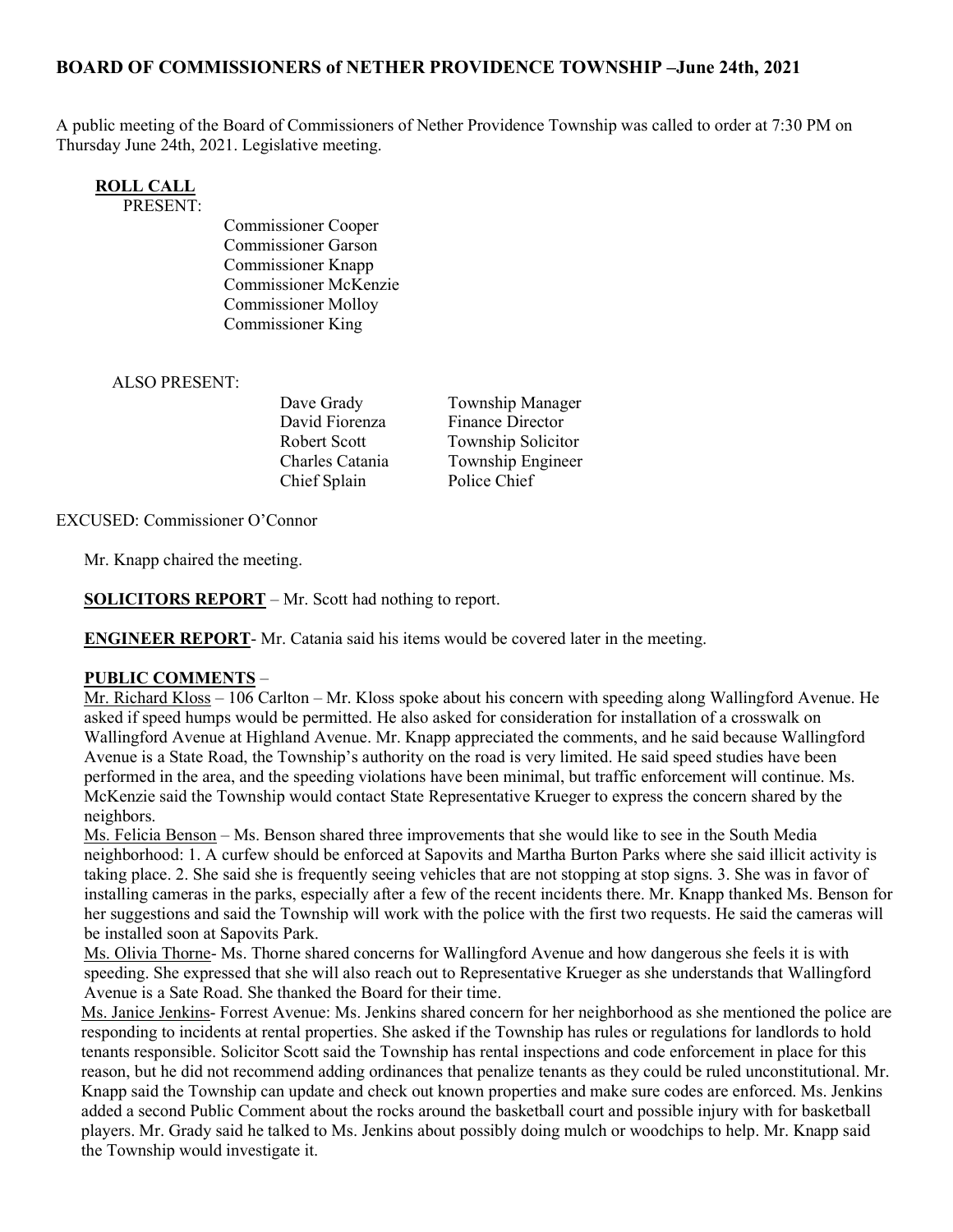#### PUBLIC SAFETY COMMITTEE REPORT- Micah Knapp

Cameras in Parks- The Board reviewed the policy document regarding cameras in parks. Mr. Knapp suggested changing the posting notice from 30 days to 5 days. Mr. Molloy said he was opposed to cameras in parks, but he said he cares about the lives of neighbors and citizens, and he wants to support them. Mr. Molloy said he would like to see Section VI to have an added Section B - the Township would have an independent citizen committee to review community complaints. He said he would not have any objections to the policy if this were added. Mr. Knapp said the Township has several very active committees currently, and he said the Board of Commissioners could work with the Chief to investigate complaints. Mr. Cooper said he also had some concerns about cameras, and he agrees with a need for citizen review. Mr. Cooper said he would like to add to Section IV Subsection C: add in the Board of Commissioners for additional review. Ms. McKenzie agreed with Mr. Knapp that time is of the essence, so it should be adopted this evening. She had concerns about the administrative difficulties of adding a citizen review committee to the policy. Mr. Knapp moved to adopt Camera Policy with edits to Section III from 30 days to 5 days' posting notice. Mr. Garson seconded the motion, which passed 5-1, and Mr. Molloy dissented. Mr. Knapp asked Mr. Grady to add to the next session agenda to review Section VI and the Township will post notice of the cameras. Mr. Molloy asked if the Board should consider cameras for Martha Burton Park in addition to Sapovits. Mr. Knapp said since this was the first time he had heard about cameras for Martha Burton, he thinks the Board should review future requests for cameras. He suggested revisiting it.

Public Comment Resolution- Mr. Knapp said the policy is to formalize procedures that had been in place prior. Mr. Cooper wanted to make sure there was clarity about whether the Board could respond to questions. The Board agreed that the policy leaves it to the Board's discretion for responding to questions or comments from the public. Mr. Molloy suggested the Board read the Public Comment Guidelines at the Beginning of Public Comment. Mr. Knapp made a motion to approve Resolution 2021-10, Mr. Garson seconded the motion, which passed 6-0. Stop Signs at Blakeley & Cedar- Mr. Grady said the Township contacted the people at the corners to see if they were in favor. Three responses were received, and they were in favor. Ms. King moved to approve the advertisement of the stop signs at Blakely & Cedar to make it a four-way stop. Mr. Garson seconded the motion, which passed 6-0. Radar Speed sign Quote- Mr. Knapp moved to approve the purchase of two additional radar speed signs from the drug forfeiture funds in the amount of \$10,090.00. Mr. Molloy seconded the motion, which passed 6-0.

#### PARKS AND OPEN SPACE COMMITTEE REPORT - Matthew Garson

Lighting Agreement with NPAA Baseball- Mr. Garson moved to approve the Lighting agreement between the Township and the NPAA baseball and softball league. Ms. McKenzie seconded the motion, which passed 6-0. Delco Greenways Program- Mr. Garson shared the new grant opportunity through the Delaware County Greenways Program, which is due September 13. He asked the Board to think about possible projects the Township could use this grant for.

1012 Glen Road Offer Letter- Mr. Garson moved to approve the offer letter to purchase 1012 Glen Road in the amount of \$424,800.00 pursuant to a FEMA Grant for Flood Mitigation Purposes. Mr. Knapp seconded the motion, which passed 6-0.

Martha Burton Park Dedication- Mr. Garson invited everyone to the park dedication on July 31<sup>st</sup> tentatively at 11:00AM.

## BUILDING AND ZONING COMMITTEE REPORT – Mr. Cooper

Media Walk Escrow release- Mr. Cooper made a motion to approve the release of an escrow to Progressive New Homes in the amount of \$5,442.52. Ms. McKenzie seconded the motion, which passed 6-0.

Schools in Zoning Code- Mr. Cooper said the Township's residential and professional office zoning code does not currently permit schools. Ms. King asked how this would relate to charter schools, since the school district would need to approve charter schools. Solicitor Scott said public schools can supersede the zoning codes, and the codes would apply to private and charter schools. He said charter schools would need to be approved by the school district first. Mr. Scott said the Board could amend the zoning to require approval by special exception, meaning the Zoning Hearing Board would hear the case. The other option is by conditional use, which would require approval by the Board of Commissioners. By requiring it through conditional use, the Board must remain impartial and act in a tribunal capacity. With a special exception, the Board could advocate for their position on an issue. Mr. Scott's recommendation would be to have the process go through a special exception. Mr. Cooper expressed concern about having a separate body of officials make the final decision without the Board of Commissioners' say. Mr. Molloy said he liked the idea of the Zoning Hearing Board reviewing the matters since he has more faith in their capabilities for building and zoning matters than the Commissioners' abilities. Mr. Grady explained that any amendment to the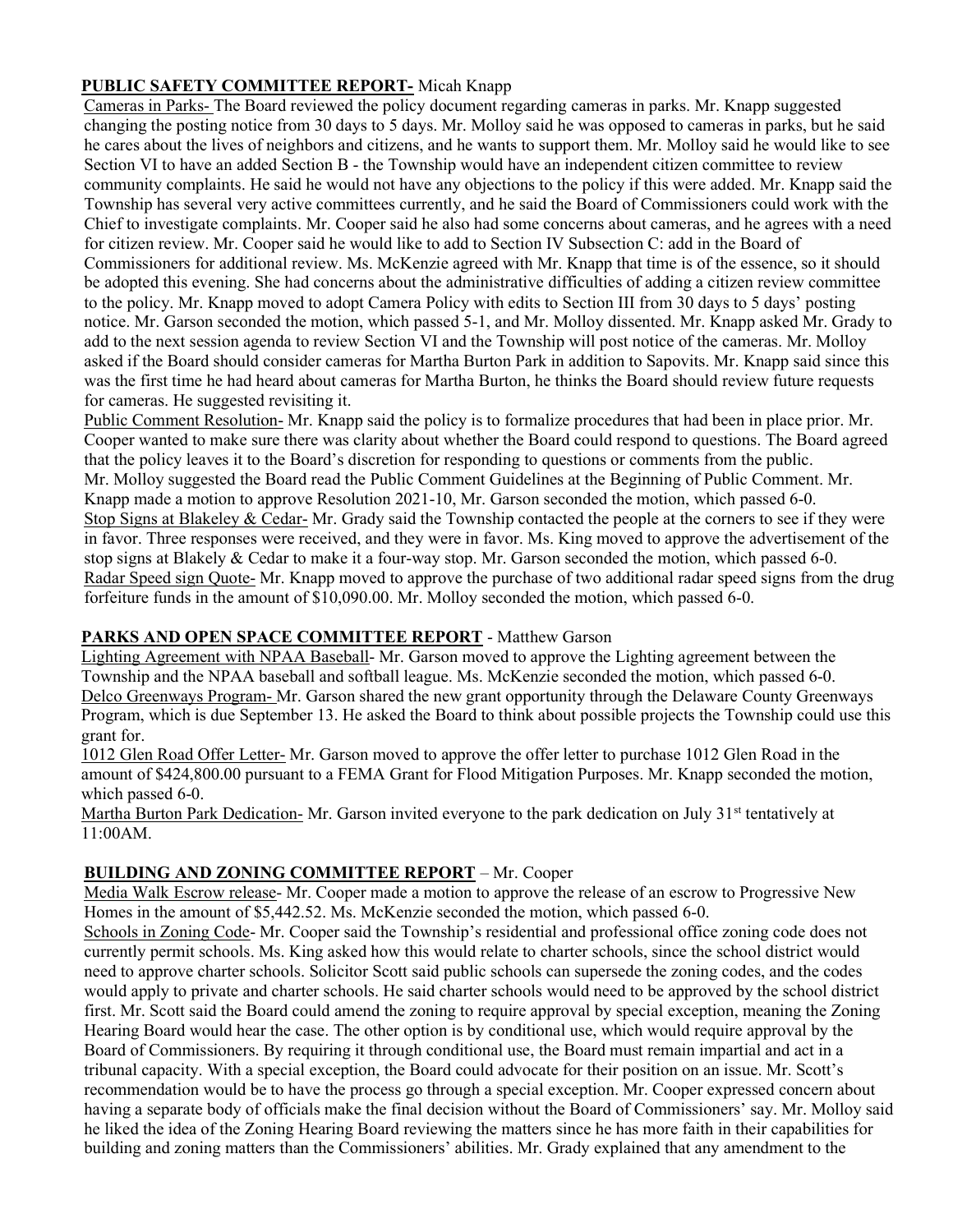zoning code would need to go before the Planning Commission, who would then make their recommendations. After that, the amendment would go before the Board of Commissioners to adopt by ordinance. Mr. Cooper moved to Authorize the drafting of an ordinance to allow schools into the zoning code for residential, professional, and industrial through special exception. Mr. Molloy seconded the motion, which passed 6-0.

Zoning Code Potential Update- RVs- Mr. Cooper shared a concern from a resident concerning a neighbor's RV and inquired about RV codes in the Township. He shared the residents are trying to resolve it and he wants to give them more time to do that before asking Solicitor Scott to investigate other municipalities' resolutions or codes. Zoning Hearing Board - Mr. Cooper reported there were not currently any cases scheduled for July.

#### FINANCE & ADMINISTRATION COMMITTEE - Kaitlin McKenzie

Police Pension Restatement- Ms. McKenzie shared an update on the Police Pension and said they are still waiting for answers on a couple things.

ARA Funds- Ms. McKenzie said Mr. Fiorenza wrote up some categories for which the Township could use ARA funds. Mr. Catania would also share ideas for the use of funds. Ms. McKenzie asked the Board to look over the eligible categories.

LST Proposals- Ms. McKenzie noted that the Township had been collecting the local services tax in-house but thought it would make sense to use a third-party service now that the volume of LST has been increasing. Additionally, a third-party service would have more resources to go after delinquent taxpayers. Ms. McKenzie made a motion to accept Berkheimer's proposal to collect the local services tax. Mr. Molloy seconded the motion, which passed 6-0. TD Authorized Signers- Ms. McKenzie motioned to approve a resolution for TD Authorized signers of: David Grady-Township Manager, David Fiorenza- Finance Director, Annemarie Cooke- Director of Customer Services. Mr. Garson seconded the motion, which passed 5-0.

Warrant list- Ms. McKenzie reported from the Warrant list. Ms. McKenzie made a motion to approve the Warrant List:

- A/P Bills in amount of \$71,374.06
- A/P Interim Bills in amount of \$63,318.02
- A/P Procurement Card in amount of \$68,985.61

Mr. Cooper seconded the motion, which passed 6-0.

## COMMUNITY ENHANCEMENT REPORT- Stephanie King

Comprehensive Planning- Ms. King reported the Board decided last workshop meeting to take the individual approach as opposed to the multi-municipal approach. She said the next step is to gather bids and quotes for how much the planning will cost the Township.

Healing the Planet Grant Program- "Keeping PA Beautiful"- Ms. King shared the two project options the Board could choose for the grant. Two of the options included further work on Phase II at Furness Park or Houston Park improvements. Mr. Cooper shared what Mr. Catania reported from his findings. He suggested a graded stone parking lot and restoring the historical bridge. Ms. King moved to approve the Resolution regarding Keeping PA Beautiful to submit a grant application in the amount of \$25,000.00 for Houston Park to upgrade the parking area and to perform preservation work on the historical bridge. Mr. Cooper seconded the motion, which passed 6-0.

Approval of Meeting Minutes for May 13 & May 27- Mr. Knapp moved to approve the May 12, 2021, minutes. Mr. Molloy seconded the motion, which passed 6-0. Mr. Garson moved to approve the May 27, 2021, minutes. Mr. Molloy seconded the motion, which passed 4-0. Mr. Knapp and Ms. King abstained as they were absent from the May 27th meeting.

## PUBLIC WORKS COMMITTEE REPORT – Micah Knapp

Streetlight Additions Criteria- Mr. Knapp suggested the Board wait until Mr. O'Connor is back to discuss the issue. No Parking- Brookhaven Road and the entrance to the Mills of Rose Valley - Mr. Knapp moved to authorize advertisement of "No Parking" on Brookhaven Road and the entrance of the Mills of Rose Valley. Mr. Garson seconded the motion, which passed 6-0.

Road Resurfacing- Change Order- Mr. Knapp made a motion to approve a change order for Meco Construction to remove Sheffield Drive from the Road Resurfacing list since that road will soon be torn up during Aqua's replacement of a water main. Mr. Molloy seconded the motion, which passed 6-0.

INFRASTRUCTURE REPEORT – Martin Molloy